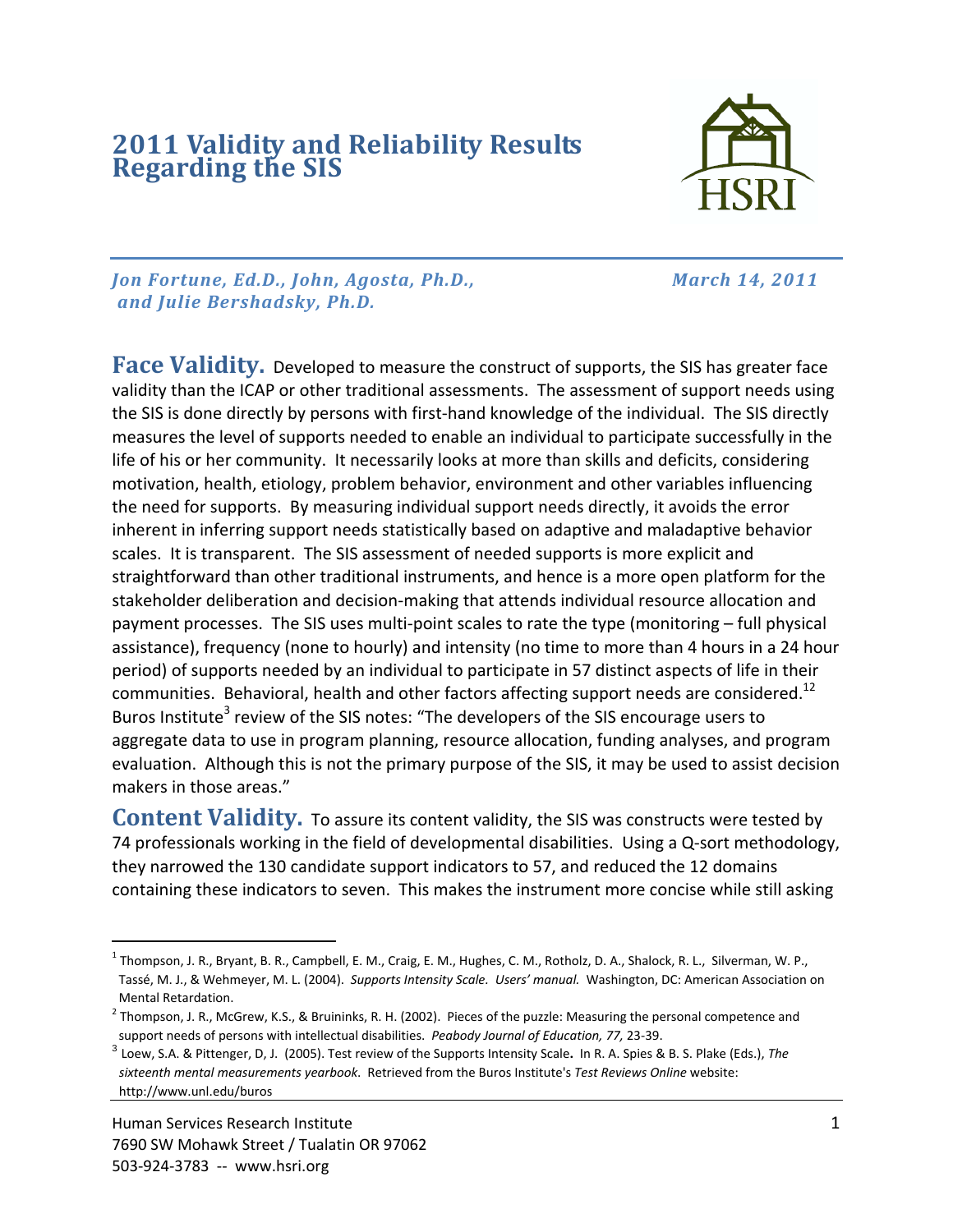the right questions. The validity of the SIS has been examined in a number of countries.<sup>456789</sup> Efforts have been made to see the efficacy of the SIS in predicting extraordinary support needs (N=274).<sup>10</sup> The SIS is often used to inform interdisciplinary team individual service plans<sup>11</sup> and is increasing used to form resource allocation systems. $^{12}$ 

**Construct and criterion validity.** The high correlation of SIS subscale scores with one another shows that the SIS measure has good construct validity, meaning that scores on the SIS are highly correlated with scores on measures of other constructs (for example, adaptive behavior and intelligence) that are believed to be correlated with the construct measured by the SIS. To establish its criterion validity, the SIS measures of support needs were correlated with an independently constructed "criterion measure" ‐ a Likert‐type scale of support needs. All correlation coefficients exceeded the .35 minimum level required to demonstrate criterion-related validity.<sup>13</sup> Support for the construct validity of the Supports Intensity Scale based on clinician rankings of need (N=50) was explored in Ontario Canada in 2009.<sup>14</sup> Factor analysis in The Netherlands and Belgium with 14,862 individuals has added support to the overall integrity of the SIS and to the confirmatory factor analysis supporting the originally proposed subscale structure like the SIS results like the Section 1 subscales A, B, and E

<sup>4</sup> Shalock, R. L., Thompson, J. R., & Tassé, M. J. (2008a). *International implementation of the Supports Intensity Scale.*  Washington, DC: American Association on Intellectual and Developmental Disabilities.

<sup>&</sup>lt;sup>5</sup> Giné, C. (2008). Catalan translation of the Supports Intensity Scale. In R. L. Shalock, J. R. Thompson, & M. J. Tasse (Eds.), International implementation of the Supports Intensity Scale (pp. 7‐8). Washington, DC: American Association on Intellectual and Developmental Disabilities.

 $^6$  Buntinx, W. H. E., (2008). The Dutch version of the Supports Intensity Scale. In R. L. Schalock, J. R. Thompson, & M. J. Tassé (Eds), Psychometric properties of the Supports Intensity Scale (pp. 6‐10). Washington, DC: American Association on Intellectual and Developmental Disabilities.

<sup>7</sup> Llewellyn, G., Riches, V. C., Hindmarsh, G. J., Parmenter, T. R., & Chan, J. (2005). *I‐CAN: Instrument to classify support needs for people with disability.* Sydney, Australia: University of Sydney and Centre for Developmental Disabilities Studies.

<sup>8</sup> Morin, D., & Cobigo, V. (2008). The French Version of the Supports Intensity Scale. In R. L. Shalock, J. R. Thompson, & M. J. Tassé (Eds.), Psychometric properties of the Supports Intensity Scale (pp. 3‐4). Washington, DC: American Association on Intellectual and Developmental Disabilities.

<sup>9</sup> Verdugo, M., Arias, B., Ibanéz, A., & Gómez, L. (2006). *Validation of the Spanish version of the Supports Intensity Scale. Journal of Applied Research in Intellectual Disabilities, 19*, 274.

<sup>&</sup>lt;sup>10</sup> Wehmeyer, M., Chapman, T. E., Little, T.D., Thompson, J. R., Shalock, R., and Tassé, M. J. (2009). Efficacy of the Supports Intensity Scale (SIS) to Predict Extraordinary Support Needs. *American Journal of Intellectual and Developmental Disabilities, 114*(1), 3‐14*.*

<sup>&</sup>lt;sup>11</sup> Shalock, R. L., Thompson, J. R., & Tassé, M. J., (2008b). Relating Supports Intensity Scale information to Individual Service Plans. Washington, DC: American Association on Intellectual and Developmental Disabilities.

 $12$  Shalock, R. L., Thompson, J. R., & Tassé, M. J., (2008c). Resource allocation and the Supports Intensity Scale: Four papers on issues and approaches. Washington, DC: American Association on Intellectual and Developmental Disabilities. <sup>13</sup> Hammill, D.D., Brown, L., & Bryant, B.R. (1992). A consumer guide to tests in print. Austin, TX: Pro-Ed.

<sup>&</sup>lt;sup>14</sup> Weiss, J. A., Lunsky, Y., Tassé, M. J., & Durbin, J. (2009). Support for the construct validity of the Supports Intensity Scale based on clinician rankings of need. *Research in Developmental Disabilities*. *30*, 933‐941.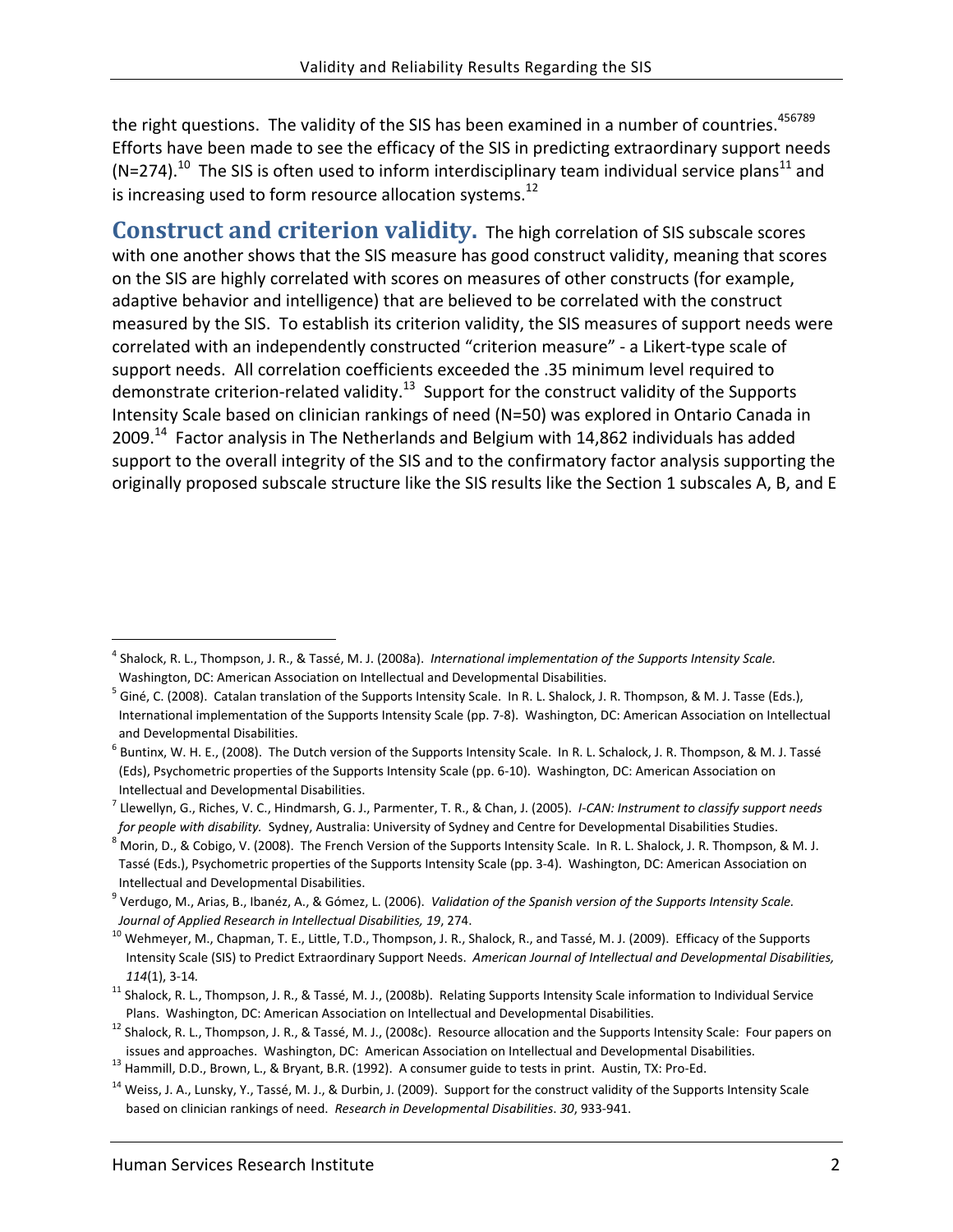and the Section 3 Total Medical and Total Behavioral needs.<sup>15</sup> The Spanish study of the SIS suggests similar value of the SIS.<sup>16</sup>

**Internal Consistency.** The SIS is internally consistent.<sup>1718</sup> It has good inter-item reliability (all items or subscales in the measure are measuring the same construct). The internal consistency reliability coefficients for all the SIS subscales, computed using Cronbach's Alpha method<sup>19</sup>, exceeded .90, which is the level widely accepted as demonstrating an acceptable level of internal consistency in assessment scales.

Inter-rater Reliability. The SIS has a high degree of inter-rater reliability<sup>20</sup>: the SIS Index (total score) correlation coefficient was .87 (same interviewer, different respondent), .90 (different interviewer, same respondents), and .85 different interviewer and different respondents) (N=40). These more recent results on inter-rate reliability are an improvement over the inter‐rate reliability results reported in the SIS manual of .54 for Pearson r and .59 for the corrected r.

The most comprehensive study of the inter-rater reliability was reported in the article by Thompson, Tasse, and McLaughlin in 2008 $^{21}$ . This is the only study where the authors attempted to parcel out variance from having different respondents (same interviewer interviewing different respondents), different interviewers (different interviewers interviewing the same respondents) and both (different interviewers independently interviewing a different pair of respondents) and found that under all three conditions the inter‐rater reliability was excellent based on the Cichetti and Sparrow guidelines for AB scales: "if policymakers have decided that measuring the intensity of a person's support needs provides information useful in the creation of reimbursement formulas or determining individualized resource allocations, they can be confident that the *SIS* is a reliable measurement tool."

This answers the concern noted earlier by the Buros Institute<sup>22</sup>:

"The retests were given by the same interviewer who had given the first test. The interrater reliability coefficients ranged from .55 to .90, which is disturbing. Given that a case manager in an entry level position would probably be the interviewer using this instrument and then when

<sup>&</sup>lt;sup>15</sup> Kuppens, S., Bossaert, G., Buntinx, W., Molleman, C., Abbeele, A. V. & Maes, B. (2010). Factorial validity of the Supports Intensity Scale (SIS). Factorial Validity of the Supports Intensity Scale (SIS). *American Journal on Intellectual and*

*Developmental Disabilities*, *<sup>115</sup>*(4), <sup>327</sup>‐339. <sup>16</sup> Verdugo, M.V., Arias, B, Ibanez, A, & Schalock, R. L. (2010). Adaptation and psychometric properties of the Spanish version of the Supports Intensity Scale (SIS). *American Journal on Intellectual and Developmental Disabilities*, *115*(6), 496‐503.

<sup>17</sup> Tassé, M. J. Thompson, J. R. & McLaughlin, C. (2006). *Inter‐interviewer and inter‐respondent concordance on the Supports Intensity Scale.* Poster presentation at the International Summit for the Alliance on Social Inclusion. May 3‐5. Montreal, Canada.

<sup>18</sup> Thompson, J. R., Tassé, M. J., & McLaughlin, C. A. (2008). *Interrater reliability of the Supports Intensity Scale (SIS). American Journal on Mental Retardation, 113*, 231‐237.

 <sup>19</sup> Cronbach, L.J. (1951). Coefficient alpha and the internal structure of tests. *Psychometrika*, *16*(3), 297‐334.

<sup>&</sup>lt;sup>20</sup> Thompson, J. (Feb 21, 2006). SIS reliability: preliminary findings and procedures. Email from J. Thompson to J. Ashbaugh.<br><sup>21</sup> Thompson, J. R., Tassé, M. J., & McLaughlin, C. A. (2008). *Interrater reliability of the* 

*Journal on Mental Retardation, <sup>113</sup>*, <sup>231</sup>‐237. <sup>22</sup> Loew, S.A. & Pittenger, D, J. (2005). Test review of the Supports Intensity Scale**.** In R. A. Spies & B. S. Plake (Eds.), *The sixteenth mental measurements yearbook*. Retrieved from the Buros Institute's *Test Reviews Online* website: http://www.unl.edu/buros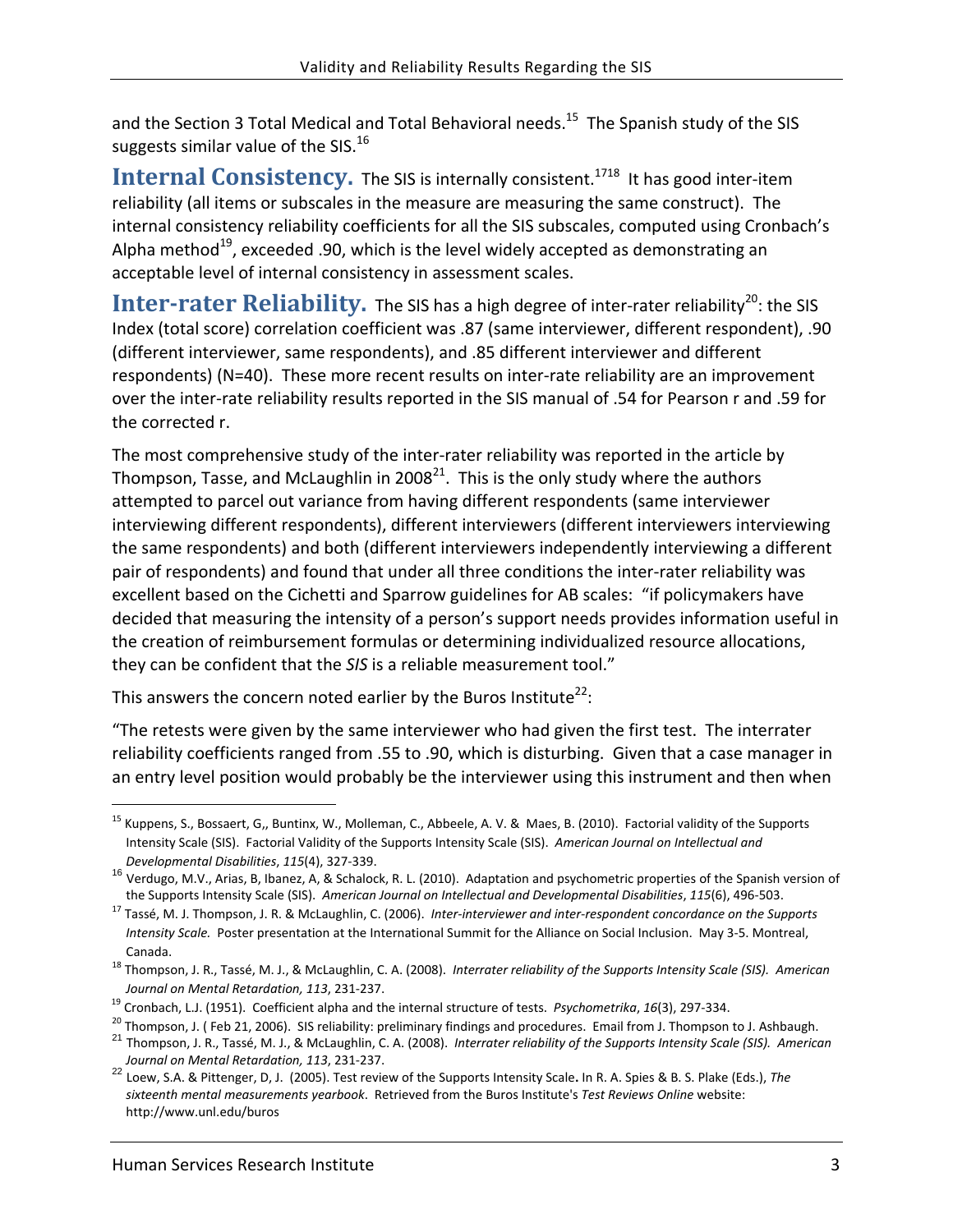it is time for follow‐up or review of Individualized Service Plans, there would probably be a new case manager in that same entry level job, interrater reliability would be very important. Although the psychometric properties of the instrument are adequate for the most part, the most troubling aspect is low interrater reliability. The reality for many agencies is a large turnover in staff, which means that a consumer might be served by the same agency for years but be interviewed by a number of different case managers during those years. The discrepancies that might result from low interrater reliability should be of concern for anyone using this instrument."

All correlation coefficients exceeded the .35 minimum level required to demonstrate criterionrelated validity.<sup>23</sup> Perhaps more importantly, the inter-rater reliability of the SIS is as good or better than most AB scales on the market; so, it is as good as any other alternative one might want to use. The other thing perhaps worth noting is that the interviewers in our study had all gone through training, so it is not too big of a leap to suggest that if one wants a high degree of reliability between different interviewers, then they should make sure interviewers have received comparable training on how to administer the scale. $^{24}$ 

**TestRetest Reliability.** The SIS manual suggests a test‐retest Pearson r results for the SIS total section 1 results of .79 with .82 corrected r.<sup>25</sup> The manual using the data from Clay study in Illinois of test-retest and inter-rater reliability<sup>26</sup> also provides a detailed table of breakout of the six subscales with Home Living reported as .87, Community Living reported as .74, and Health and Safety reported as .86 (all corrected Pearson r results).

The Buros Institute review<sup>27</sup> of the SIS posits: "Test-retest reliability coefficients (approximately 3‐weeks period) ranged from .74 to .94, which is within an acceptable range. The retests were given by the same interviewer who had given the first test." "The test-retest (with a 3-week administration interval) and interrater reliability indices indicate a high level of test‐retest reliability, but only moderate levels of interrater reliability. The latter observation is not surprising given the nature of the instrument and the methods for collecting the information. The interrater reliabilities vary considerably among the subscales. For example, the Home and Living, and Health and Safety subscales evidence relatively robust interrater reliabilities. By contrast, the Lifelong Learning and Employment subscales evidence notably lower levels of interrater reliability."

 <sup>23</sup> Hammill, D.D., Brown, L., & Bryant, B.R. (1992). A consumer guide to tests in print. Austin, TX: Pro-Ed.<br><sup>24</sup> Thompson, J. (Mar 13, 2011). SIS reliability: updated findings. Email from J. Thompson to J. Fortune.

<sup>&</sup>lt;sup>25</sup> Thompson, J. R., Bryant, B. R., Campbell, E. M., Craig, E. M., Hughes, C. M., Rotholz, D. A., Shalock, R. L., Silverman, W. P., Tassé, M. J., & Wehmeyer, M. L. (2004). *Supports Intensity Scale. Users' manual.* Washington, DC: American Association on

Mental Retardation.<br><sup>26</sup> Clay, S. (2003). The reliability and validity of the AAMR Supports Intensity Scale. Unpublished study. Normal: Illinois,<br>Department of Special Education.

Department of Special Education. <sup>27</sup> Loew, S.A. & Pittenger, D, J. (2005). Test review of the Supports Intensity Scale**.** In R. A. Spies & B. S. Plake (Eds.), *The sixteenth mental measurements yearbook*. Retrieved from the Buros Institute's *Test Reviews Online* website: http://www.unl.edu/buros